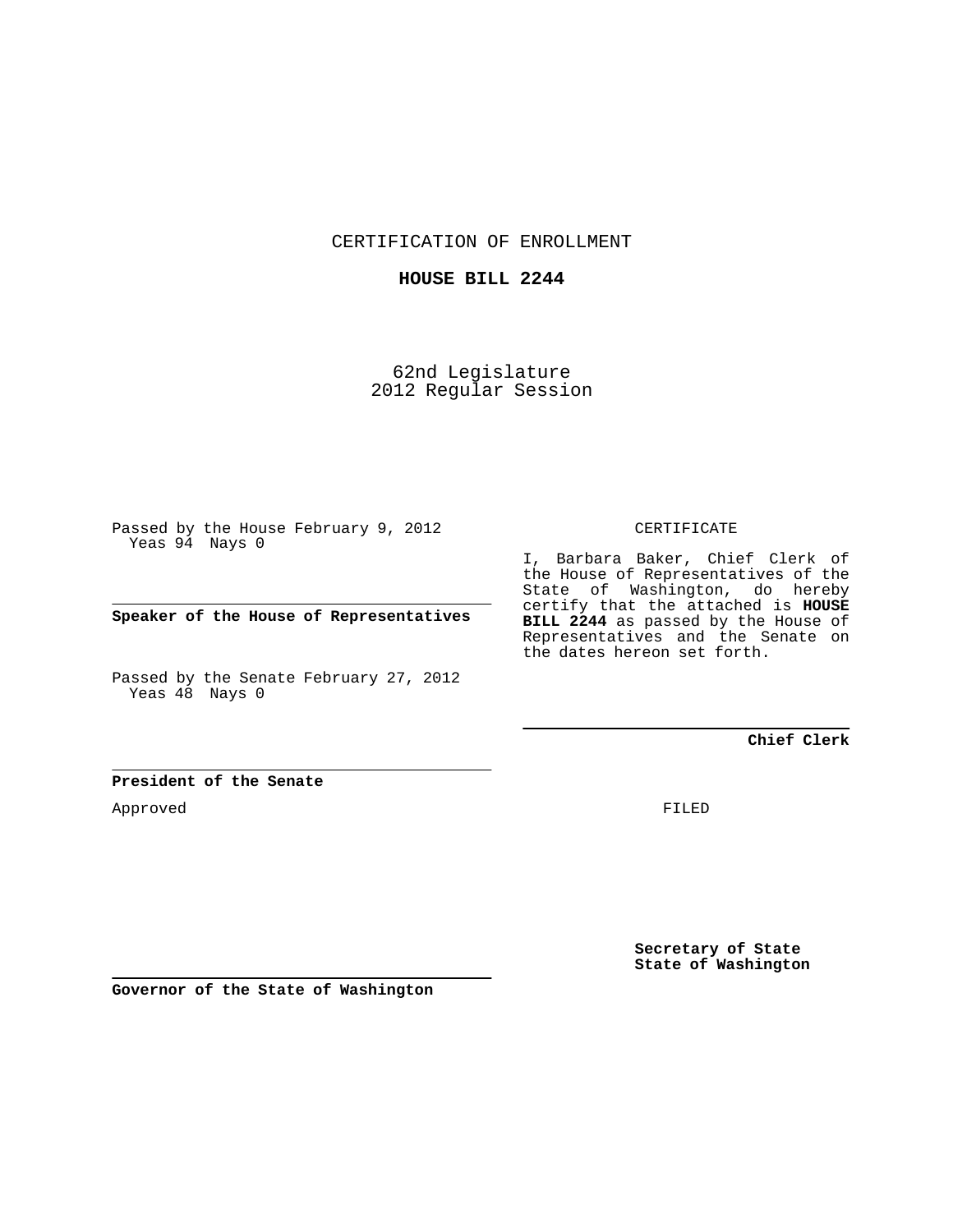## **HOUSE BILL 2244** \_\_\_\_\_\_\_\_\_\_\_\_\_\_\_\_\_\_\_\_\_\_\_\_\_\_\_\_\_\_\_\_\_\_\_\_\_\_\_\_\_\_\_\_\_

\_\_\_\_\_\_\_\_\_\_\_\_\_\_\_\_\_\_\_\_\_\_\_\_\_\_\_\_\_\_\_\_\_\_\_\_\_\_\_\_\_\_\_\_\_

Passed Legislature - 2012 Regular Session

**State of Washington 62nd Legislature 2012 Regular Session By** Representatives Hargrove, Sullivan, and Moeller Read first time 01/10/12. Referred to Committee on Judiciary.

 1 AN ACT Relating to aircraft and ultra-light operations on public or 2 private airstrips; and reenacting and amending RCW 4.24.210.

3 BE IT ENACTED BY THE LEGISLATURE OF THE STATE OF WASHINGTON:

 4 **Sec. 1.** RCW 4.24.210 and 2011 c 320 s 11, 2011 c 171 s 2, and 2011 5 c 53 s 1 are each reenacted and amended to read as follows:

 6 (1) Except as otherwise provided in subsection (3) or (4) of this 7 section, any public or private landowners, hydroelectric project 8 owners, or others in lawful possession and control of any lands whether 9 designated resource, rural, or urban, or water areas or channels and 10 lands adjacent to such areas or channels, who allow members of the 11 public to use them for the purposes of outdoor recreation, which term 12 includes, but is not limited to, the cutting, gathering, and removing 13 of firewood by private persons for their personal use without 14 purchasing the firewood from the landowner, hunting, fishing, camping, 15 picnicking, swimming, hiking, bicycling, skateboarding or other 16 nonmotorized wheel-based activities, ((hanggliding, paragliding)) 17 aviation activities including, but not limited to, the operation of 18 airplanes, ultra-light airplanes, hanggliders, parachutes, and 19 paragliders, rock climbing, the riding of horses or other animals, clam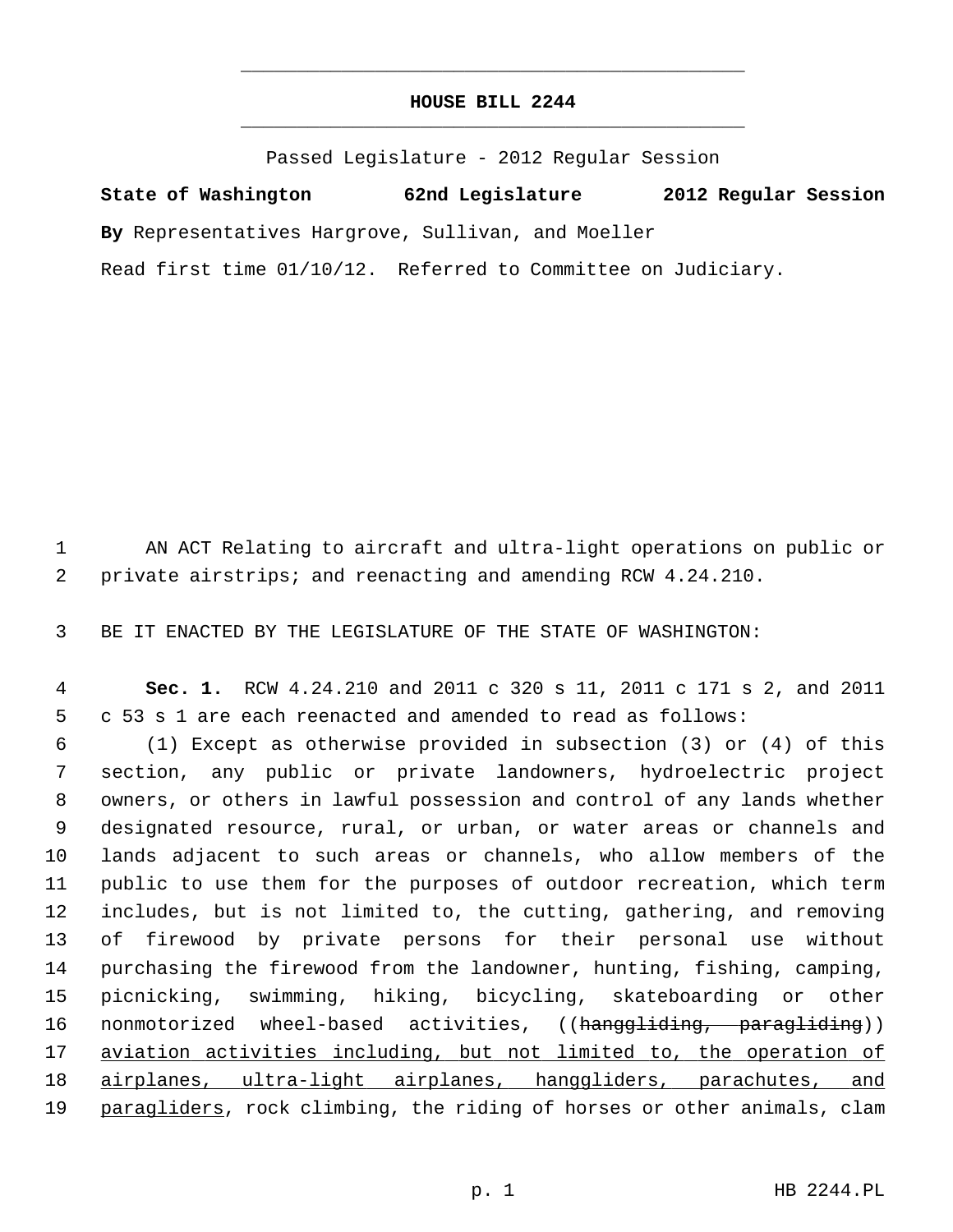1 digging, pleasure driving of off-road vehicles, snowmobiles, and other 2 vehicles, boating, kayaking, canoeing, rafting, nature study, winter or 3 water sports, viewing or enjoying historical, archaeological, scenic, 4 or scientific sites, without charging a fee of any kind therefor, shall 5 not be liable for unintentional injuries to such users.

 6 (2) Except as otherwise provided in subsection (3) or (4) of this 7 section, any public or private landowner or others in lawful possession 8 and control of any lands whether rural or urban, or water areas or 9 channels and lands adjacent to such areas or channels, who offer or 10 allow such land to be used for purposes of a fish or wildlife 11 cooperative project, or allow access to such land for cleanup of litter 12 or other solid waste, shall not be liable for unintentional injuries to 13 any volunteer group or to any other users.

14 (3) Any public or private landowner, or others in lawful possession 15 and control of the land, may charge an administrative fee of up to 16 twenty-five dollars for the cutting, gathering, and removing of 17 firewood from the land.

18 (4)(a) Nothing in this section shall prevent the liability of a 19 landowner or others in lawful possession and control for injuries 20 sustained to users by reason of a known dangerous artificial latent 21 condition for which warning signs have not been conspicuously posted.

22 (i) A fixed anchor used in rock climbing and put in place by 23 someone other than a landowner is not a known dangerous artificial 24 latent condition and a landowner under subsection (1) of this section 25 shall not be liable for unintentional injuries resulting from the 26 condition or use of such an anchor.

27 (ii) Releasing water or flows and making waterways or channels 28 available for kayaking, canoeing, or rafting purposes pursuant to and 29 in substantial compliance with a hydroelectric license issued by the 30 federal energy regulatory commission, and making adjacent lands 31 available for purposes of allowing viewing of such activities, does not 32 create a known dangerous artificial latent condition and hydroelectric 33 project owners under subsection (1) of this section shall not be liable 34 for unintentional injuries to the recreational users and observers 35 resulting from such releases and activities.

36 (b) Nothing in RCW 4.24.200 and this section limits or expands in 37 any way the doctrine of attractive nuisance.